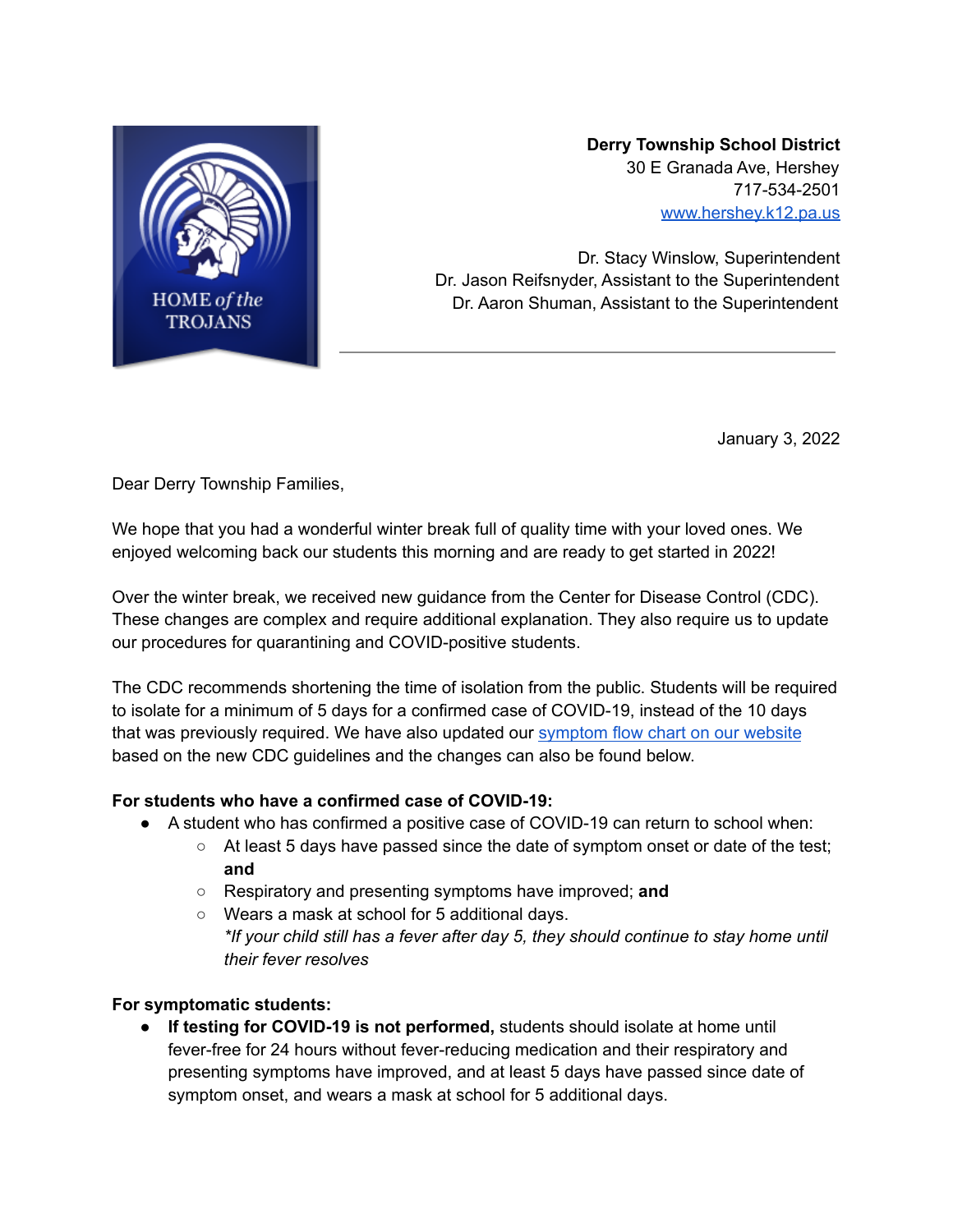- **If testing for COVID-19 is negative,** students should stay home until fever-free for 24 hours and symptoms are resolved. Proof of a negative test will be required to return to school in this situation. At home tests are not accepted as proof of negativity.
- **If released by a physician due to a confirmed non-COVID related illness,** students should base their return date on the doctor's release. Students must present a physician's note to the school nurse prior to returning to school.

### **Students who are in close contact with someone with COVID-19 when Universal Masking is in place:**

● Students will not be required to quarantine after being exposed to a COVID-19 positive individual as long as they remain asymptomatic, provided both students were engaged in consistent and well-fitting face-masks.

# **Students who are in close contact with someone with COVID-19 when Universal Masking is in not in place:**

● Students that have been boosted; **OR** Completed the primary series of Pfizer or Moderna vaccine within the last 6 months; **OR** Completed the primary series of J&J vaccine within the last 2 months will be required to be tested on Day 5 in order to remain at school. Students who refuse to be tested will be required to quarantine for 5 additional days.

# **DTSD Rapid Antigen Testing**

Just as a reminder the District has partnered with [Concentric](https://www.concentricbyginkgo.com/) by Ginkgo to make an optional COVID-19 diagnostic testing program available to interested families and staff at no cost. This optional and free program is designed to provide an extra layer of protection to help prevent the spread of COVID-19. The program has two components:

- 1. Symptomatic testing for students/staff who show symptoms of COVID-19 at home or school, and;
- 2. Asymptomatic testing for students/staff who may have been exposed to COVID-19 but are not showing symptoms.

Symptomatic students may only participate in the testing program with a signed consent form from a parent/guardian and the presence of a parent/guardian during the test itself. Students who are symptomatic and test negative will need to participate in a follow-up test a minimum of 2 days later to confirm the results.

Asymptomatic students/staff who may have been exposed to COVID-19 but are not showing symptoms will be able to remain at school/work provided their test result is negative. Students who are asymptomatic may only participate in the testing program with a signed consent form from a parent/guardian. However, the presence of a parent/guardian during the test itself is not required.